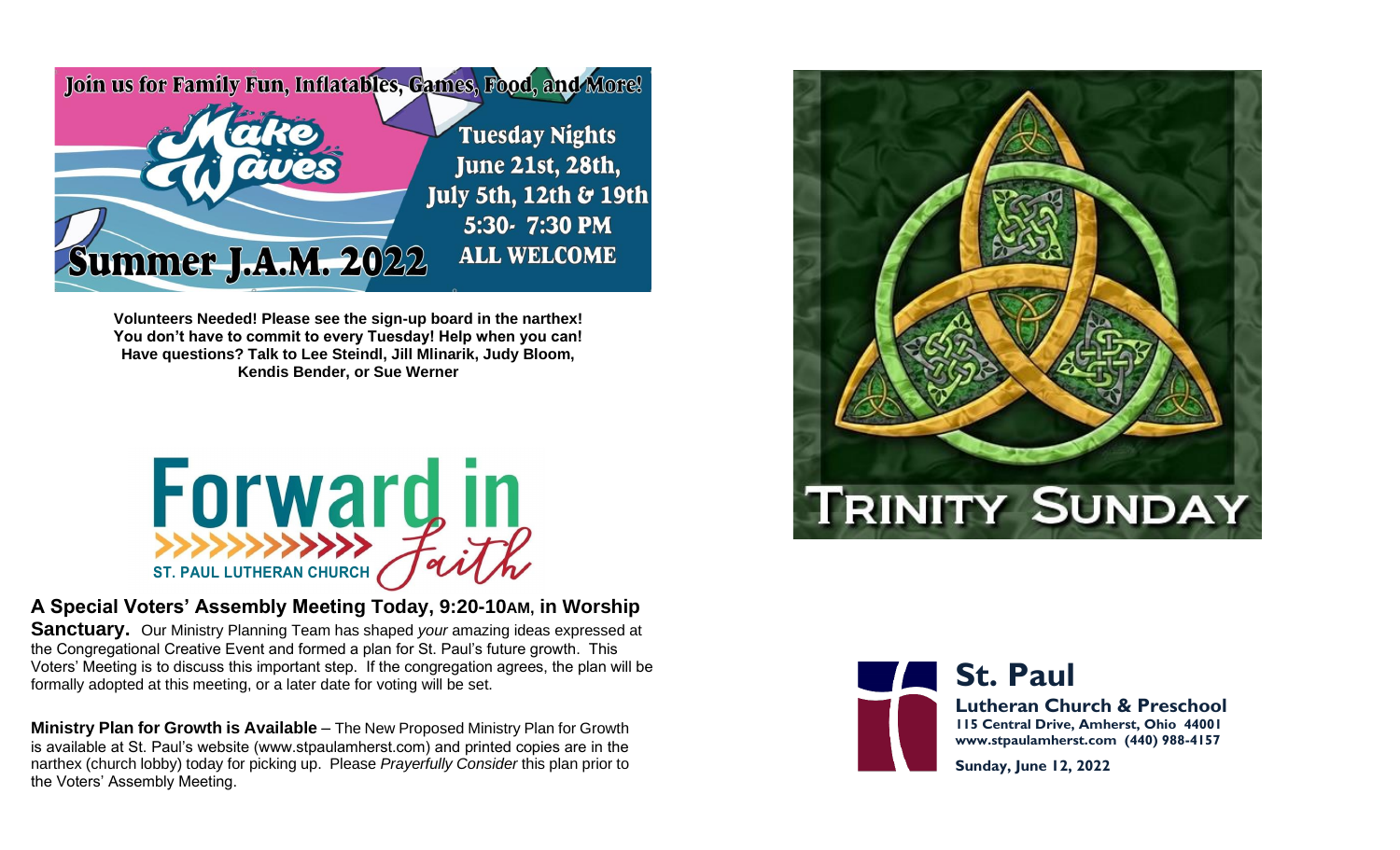**IN TODAY'S WORSHIP:** This Sunday begins the second half of the Church year, which focuses on our life of responding to God's grace. Our Christian living begins with remembering who God is, His nature, and what He has done. For that reason, today is called Trinity Sunday, and it is the only major festival in the Christian Church year that does not remember an event that happened, but a summary of the Bible's teachings about God. We are people who share a common belief in our God. This is so important that the Early Church wrote:

*"Whoever will be saved shall, above all else, hold the universal Christian faith. Which faith, except everyone keeps whole and undefiled, without doubt he will perish eternally. And this is the universal Christian faith: that we worship one God in three persons and three persons in one God, neither confusing the persons nor dividing the substance. For there is one person of the Father, another of the Son, and another of the Holy Spirit. And in this Trinity, neither is before nor after another; neither is greater or less than another; but the whole three persons are co-eternal together and coequal, so that in all things, the Unity in Trinity and the trinity in Unity is to be worshiped." ~ The Athanasian Creed.*

**PRAYER BEFORE WORSHIP:** God who created the world, Jesus the Son given for the world, Holy Spirit ever present in the world, be with us in our worship that we may know the fullness of the Holy One. As God lives in Triune community, so may we live in communion with God and each other. Amen.

**Please fill out a Communication Card in the pew, and pass it towards the center aisle anytime in the first half of the worship service**. You may also use the yellow card in your pew to write down prayer requests for needs or praises. Ushers will gather them during the hymn prior to the sermon. This means you will no longer need to stop on the way into worship to complete one. Offerings will continue to be collected at the doors.

**Ushers are standing by to assist you** in locating a seat, directing you to restrooms, coat racks, and any other help you might need.

**Kids' Activity Bags** are filled with crayons and coloring booklets, and other quiet things to keep kids' attention. They are in the back of the worship center or see an usher for these.

**Altar Flowers given to God's glory by** Chuck and Fran Draga in loving memory of their mothers, Carol Draga and Alice Koehler. Flowers are also given by Jan Ingersoll in memory of her husband.

**A Red-White-&Blue Gift for Your New Neighbor.**A beautiful gift basket filled with patriotic, gifts is perfect for July 4th. It is ready for *you* to give to *your* new neighbor! It's a great way to meet a new neighbor and invite them to church. All you need to do is write down the address on an entry form in the narthex. Do it today!

**SUNDAY MORNING FELLOWSHIP:** Debbie Gibson is looking for volunteers to make coffee or bring a dessert on Sunday mornings for the month of June. Please check with Debbie or sign up in the narthex.

| This Week For The Lord          | <b>Looking Ahead One Week</b> |
|---------------------------------|-------------------------------|
| 6/12 Worship 8:30 AM            | 6/19 Holy Communion 8:30 AM   |
| Voter's Meeting 9:20 AM         | Worship 10 AM                 |
| Holy Communion 10 AM            | 6/21 Seasoned Saints 10 AM    |
| 6/13 Board of Directors 6:30 PM | Summer J.A.M. 5:30 PM         |
| 6/14 Seasoned Saints 10 AM      |                               |
| New Life With God 6:45 PM       |                               |
| Women's Ministry 7 PM           |                               |
| 6/15 New Life With God 6:45 PM  |                               |
|                                 |                               |

 **Attendance:** 6/5/2257 + 22 = 79

**Serving in God's House:**

| <b>Pastor</b>     | Rev. Paul Werner                                                      |
|-------------------|-----------------------------------------------------------------------|
| Organist          | Luca Cantone                                                          |
| <b>Elders</b>     | Bruce McGlothlin, Bob Steindl (L)                                     |
| <b>Readers</b>    | Christine Krupp (E) Laurie Beran (L)                                  |
| <b>Acolytes</b>   | Gwen Krupp (E) Frank Becker-Balcik (L)                                |
| <b>Greeters</b>   | Chuck & Fran Draga (E) Karen Anderson (L)                             |
| Altar Guild       | Donna Kemmerle                                                        |
| Sound             | Bruce McGlothlin, Priscilla Harden (E) Darren & Ann Conley (L)        |
| <b>Head Usher</b> | Ron Fisher                                                            |
| <b>Ushers</b>     | Dan Streza, Chuck Draga, Danny Kemery, Bob Kemmerle (E) Laurie Beran, |
|                   | Deby Lasko (L)                                                        |

#### **St. Paul Lutheran Church & Preschool**

**Sunday Worship Services: 8:30**AM **& 10**AM **In-Person or Live Stream** @ [www.stpaulamherst.com](http://www.stpaulamherst.com/) **Church/Office: 440-988-4157 Fax: 440-988-5436 E-Mail: churchoffice@stpaulamherst.com Church Website: stpaulamherst.com Rev. Paul G. Werner, Pastor - Office: (440)988-4157 Cell: (586)201-3302 Beth Naro, Preschool Director – Preschool Phone: (440)988-5427 Luca Cantone, Summer Organist**